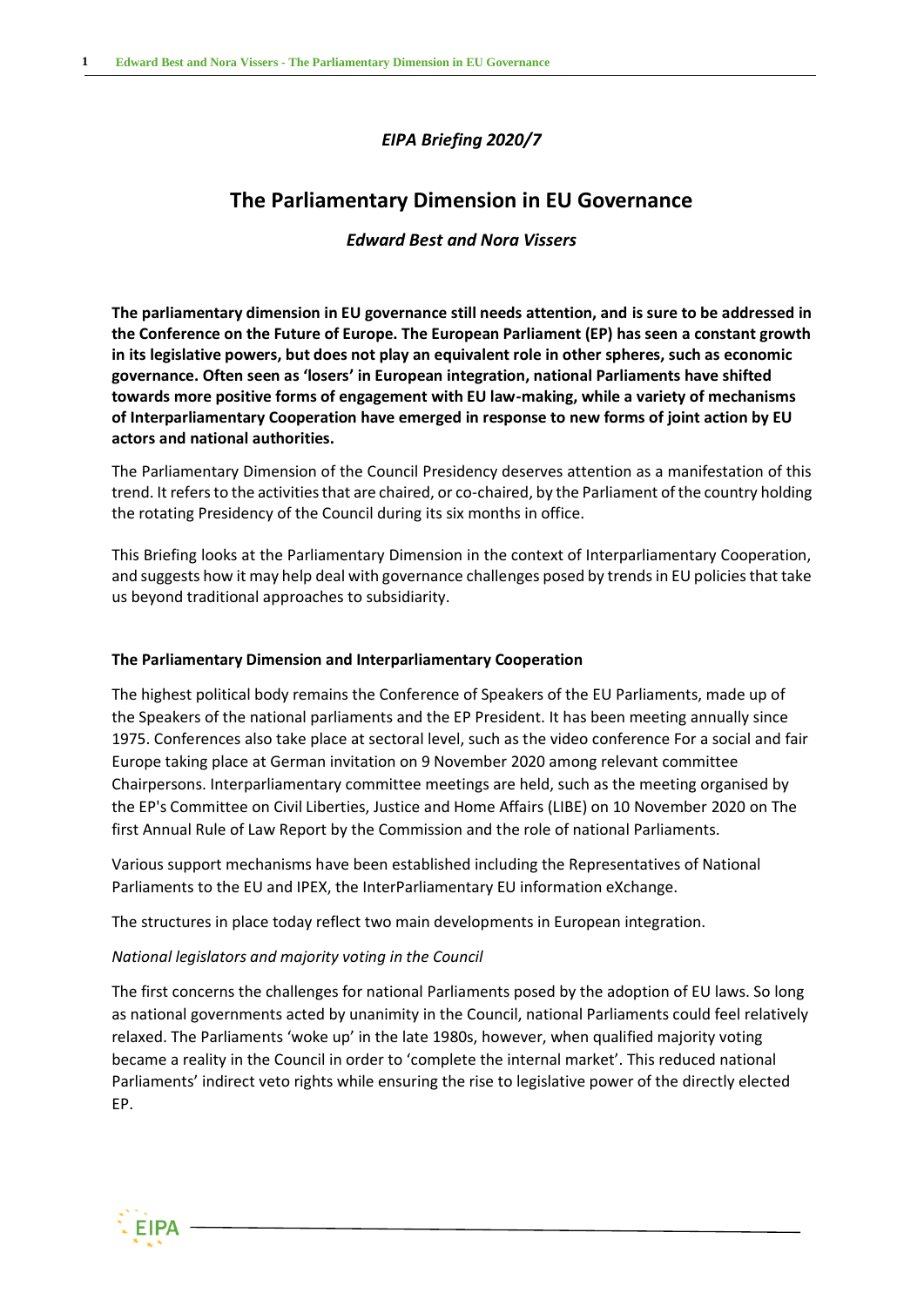In 1989 national parliaments established what is now named the Conference of Parliamentary Committees for Union Affairs (COSAC), composed of delegations from national Parliaments and the European Parliament, which meets twice a year in the country holding the Presidency. COSAC provides a framework to discuss the two main ways in which national Parliaments are involved in EU legislative process.

On the one hand, national chambers can give their opinions as to whether an issue is an appropriate object of EU action, or should be left to Member States: that is, to check whether it complies with the principle of subsidiarity. National chambers receive all 'draft legislative acts' and may, within eight weeks, send a 'reasoned opinion' arguing that a proposal does not respect subsidiarity. If onethird of the votes (two per country) are negative, a 'yellow card' of warning is held to be issued and the Commission must review the proposal.

On the other hand, each Parliament exercises scrutiny over its own government in EU negotiations and policy discussions. This is a purely national process that varies hugely across the Member States. The only EU provision affecting this is the obligation to leave at least eight weeks for it to take place.

#### *National parliaments and new forms of cooperation*

The second challenge concerns newer areas of mainly non-legislative action.

Biannual Interparliamentary Conferences

- Interparliamentary Conference for the Common Foreign and Security Policy and the Common Security and Defence Policy (**IPC CFSP/CSDP**)

This IPC was established in 2011 shortly after the Lisbon Treaty radically reduced the role of the rotating Presidency in CFSP/CSDP. There are no legislative acts, while the Foreign Affairs Council is usually chaired by the High Representative and around half of the preparatory bodies are chaired by members of the European External Action Service. This IPC therefore offers a possibility for national parliaments to be involved in discussions, and for the country holding the Presidency to promote its priorities through the Parliamentary Dimension. It serves primarily as a forum for information and discussion, however, rather than shaping of policy.

- Interparliamentary Conference on Stability, Economic Coordination and Governance (**IPC SECG**).

The Presidency has reduced importance also in the EU process of coordinating national economic policies – the European Semester. The Eurogroup of euro area ministers and the relevant senior committees in the Council framework have elected chairs. A European Parliamentary Week is held each year in February, co-organized by the EP and the Presidency Parliament, including a European Semester Conference, interparliamentary meetings and the first-semester IPC meeting. The IPC SECG is, however, based formally on the 2012 Treaty known as the Fiscal Compact, which remains outside the EU system.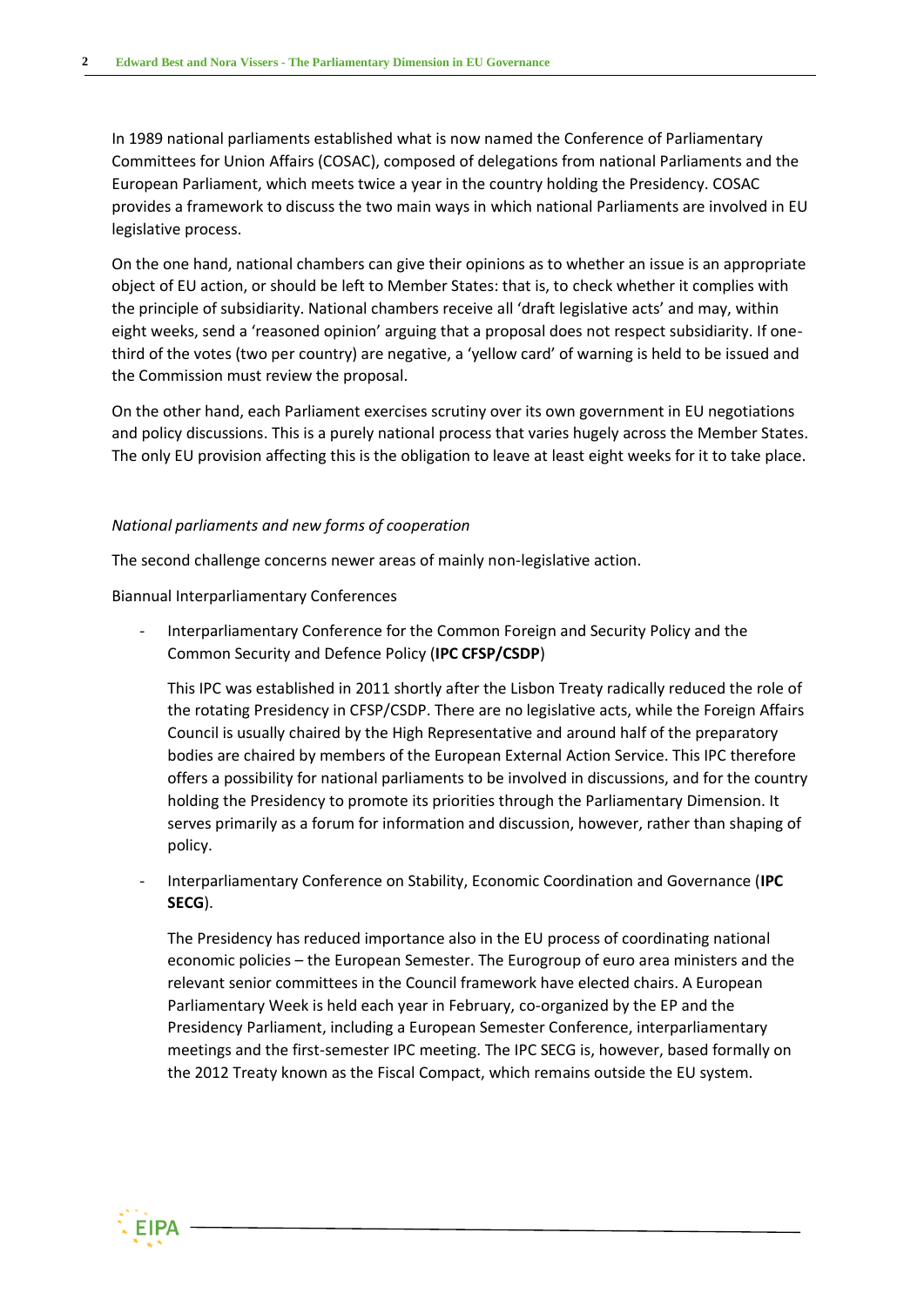Joint Parliamentary Scrutiny Groups (JPSG)

Interparliamentary Cooperation is also foreseen to ensure scrutiny over the actions taken jointly by national authorities and EU bodies in certain areas of particular sensitivity, notably police and judicial cooperation in criminal law. The threshold for issuing a yellow card is lower (one-quarter instead of one-third of the votes) in these areas and the Treaty provides for scrutiny of Europol by the EP and national Parliaments. Since 2017, the Presidency Parliament co-hosts the JPSG on **Europol**, together with the EP. The 2019 Regulation that transformed Frontex foresees a similar JPSG on the **European Border and Coast Guard Agency**.

#### **Interparliamentary Cooperation and new challenges in EU governance**

There has been a shift in national Parliaments' position vis-à-vis EU law-making from a more negative participation through the subsidiarity check to more positive forms of engagement. The number of reasoned opinions issued by national Parliaments has steadily declined, with none being received in 2019. Instead, national Parliaments are seeking to assert influence by sending owninitiative opinions to the Commission. A proposal was even made in 2015 for a 'green card' of support for initiatives where there is broad support among chambers. This side of the story may thus have settled down.

National Parliaments also need to deal with developments in EU governance that cannot be approached as issues for subsidiarity in an either/or approach, or in purely 'vertical' terms.

EU economic governance has been moving towards a closer intermeshing of EU and national policymaking even in areas of national legislative competence. Every year the Council addresses recommendations to each country about how it should shape its national policies on the grounds of the need 'to strengthen the Union's overall economic governance by providing *Union-level input into future national decisions'* (emphasis added). Member countries of the euro area are obliged to submit their draft national budgetary plans to the Commission.

This de facto blending of EU and national policy-making is only going to intensify in the coming years as linkages are strengthened between EU funding and EU recommendations, and national reforms are directly supported by the Commission in the context of the recovery plans.

The parliamentary dimension in all this is inadequate. National Parliaments and the citizens who elect them see their choices constrained. This has not been accompanied by a corresponding increase in the powers of the EP. In any case, it is not a zero-sum game. The answer cannot lie only in adjusting the balance in powers and representation between levels, as if they were discrete in their functions or equal in their social legitimacy. Stronger formal powers for the EP do not automatically compensate in citizens' minds for a perceived weakening of national representatives' rights. It is more important than ever, to quote Brigid Laffan, 'to make the multi-level system work in ways that will be perceived by Europe's citizens as legitimate and accountable. This necessitates enriching the quality of politics at EU level and bringing "outside" views into the domestic. These views are no longer foreign but not domestic either.' National Parliaments have a key responsibility in helping resolve this dilemma, and for explaining it to their citizens.